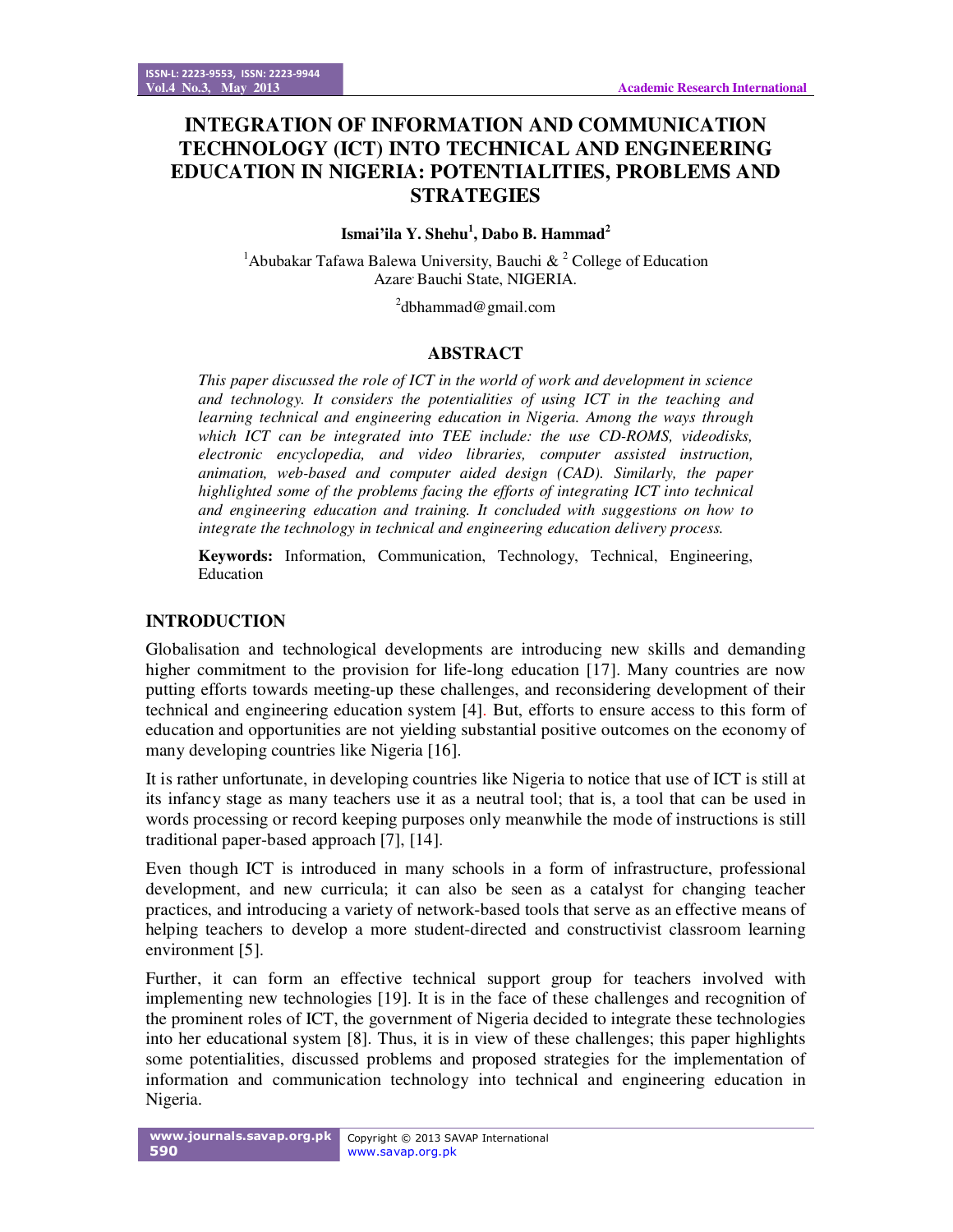## **POTENTIALITIES OF INTEGRATING ICT INTO TECHNICAL AND ENGINEERING EDUCATION**

#### **Improving Students Achievement and Attitude**

Computer use in education is becoming a highly dynamic technology and a dominant delivery system in education which appeared to have potentialities of improving teaching and learning. According to [12] it provides an increase in students' achievement scores, reductions in necessary learning times, and improved attitudes towards instruction. Furthermore, [9] stressed that it minimized shortage of facilities and equipment in education and provides students and teachers with a means of studying, investigative simulating or practicing complex skills, procedures and concepts in a non-realistic situation without risk to people, capital, or other resources. In classrooms, it is proofed to be cost effective mean of instruction in which learning materials or information can be accessed easily irrespective of time and space [4]. Many teachers can interact with a group or whole class of students and be provided with immediate feedback on their performances and appreciate the self-paced and private learning environment, [19], [13].

#### **Paradigm Shifts**

Paradigm shifts is demanding many educators in changing their classroom environments from being teacher-centred to learner-centred; where teachers move from being the key source of information and transmitter of knowledge to a guide or facilitator in student learning; and the role of the students changes from being passive in receiving information to active in making meaning to their own learning, prepared for challenges and life-long learning [16]. Thus, computer technology is considered to have the potentiality of transforming a passive learning environment into one which is more active [12]. When used within a learning environment that endorses the cognitive flexibilities theory it allows students to integrate concepts from seemingly unrelated parts of the curriculum. This would satisfy the concerns of researchers who stated that classroom practices must change in order for computer technology to be efficiently implemented [10].

#### **Broadening the Range of Materials Used in Classrooms**

ICT is increasingly enhances teachers and students accessibility to a broader range of materials than they can use in the classroom. Supplementary computer tools such as scanners or digital cameras allow teachers to bring in outside sources, enter them into a computer, and customize assignments. Encyclopedias, art collections, atlases, and other reference books in a less expensive, and less space-consuming electronic format will be of everyday use in classrooms Already, in many schools, students can browse interactively or conduct electronic searches in CD-ROM databases, encyclopedias, or other reference work. Thus, the new technologies allow access to a broader range of instructional resources. They also offer students the opportunity to learn how to use electronic tools to access information and develop research skills in solving problems.

CAD allows students to create a 3D object on the screen that they can then turn around in space or zoom in on to see in more detail. CAD systems have been used in architectural design, fashion design, machine construction (cars, aircraft), electronic design, etc. So-called Computer Aided Manufacturing (or CAM) is computerized design of the manufacturing process. CAD/CAM is a combination of two. Few among the software used in technical and engineering education includes: AutoCAD, MultiCAD, TurboCAD, Autodesk mechanical simulation, solidworks among others.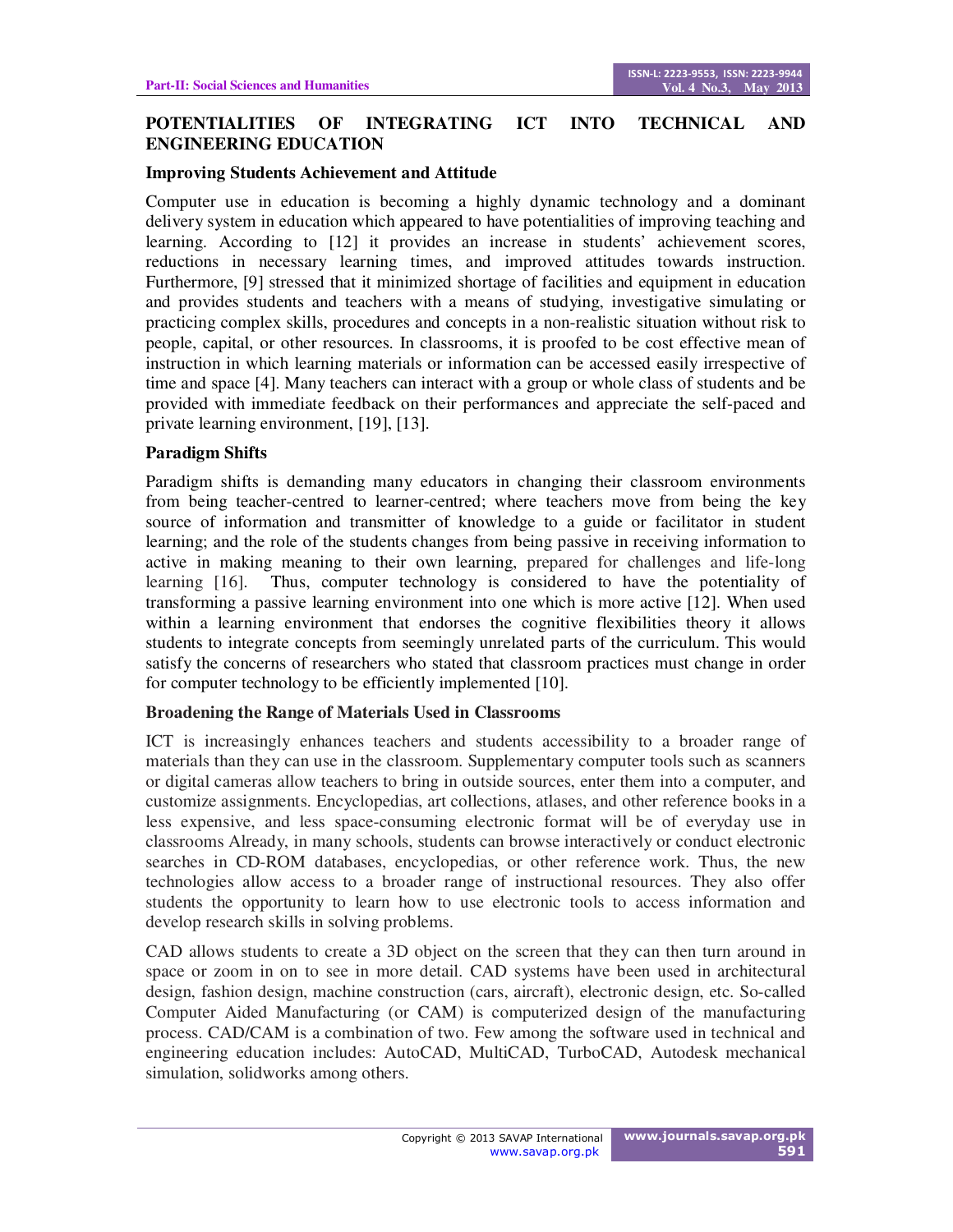## **Computer Assisted Instruction (CAI)**

Through computer assisted instruction ICT provides a direct instructional tool for a single student or small group of students with the goal of students learning a particular subject. Further, ICT in classrooms can support and enhances the actual teaching and learning process, drill and practice activities, modelling, representation of complex knowledge elements, discussions, collaboration, project work, etc which are offered either by themselves or as supplements to traditional, teacher directed instruction, [1]. These provide practical and methodological innovations in the teaching of various subjects, scaffolding for the construction of knowledge, and test experiments which would be too expensive or dangerous in real settings (for example in electrical/electronics and automotive technology [3].

### **Computer Animation**

Sophisticated and expensive instruments as well as children's simple tool-kits can be used to create artistically impressive or scientifically precise and enlightening computer animations. More and more movie scenes are now produced in artificial settings with characters designed on a computer by means of special software. Students' animations are usually simple and two-dimensional. Adding a time dimension makes them 3D objects. Simple animations made by groups of students over several hours can be more educative for the creators and more exciting for the spectators.

## **Web-Based Learning (On-Line)**

Learning on the Web referred mostly as e-learning is one of the most promising and rapidly developing areas of ICT in education. Advantages of e-learning for learners include an increased accessibility to information, better content delivery, personalized instruction, content standardization, accountability, and on-demand availability, self-pacing, interactivity, confidence, increased convenience and reduced costs of content delivery [19]. Similarly, [19] added that e-learning reduces classroom and facilities cost, training cost, travel cost, printed materials cost, labour cost, and information overload.

However, like any other, innovation, information and communication technology diffusion and implementation, suffers setback due largely to some fundamental challenges that have virtually remain and barriers to its acceptance and smooth integration in to technical and engineering education.

# **PROBLEMS ASSOCIATED WITH ICT INTEGRATION INTO TECHNICAL AND VOCATIONAL EDUCATION**

Studies by [1], [15] indicated that among the barriers hindering proper integration of ICT into education generally includes:

### **Lack of institutionalization of the use of ICT**

The rigid structure of the traditional system of education could not gain a lot from modern ICT unless it is totally changed from its conservative principles to more constructive principles. Some educators may be eager to utilize it into their classrooms, but the system does not make the provision for that. This call for a total change in mindset

### **Unavailability of ICT facilities in Schools**

In most institutions of learning, apart from computer departments that are equipped with few computers for students' usage, most of the schools are without internet facilities. The building structures of most of the classrooms can not contain enough computers for every lesson. Space is becoming a crucial issue as most classroom spaces were designed to reflect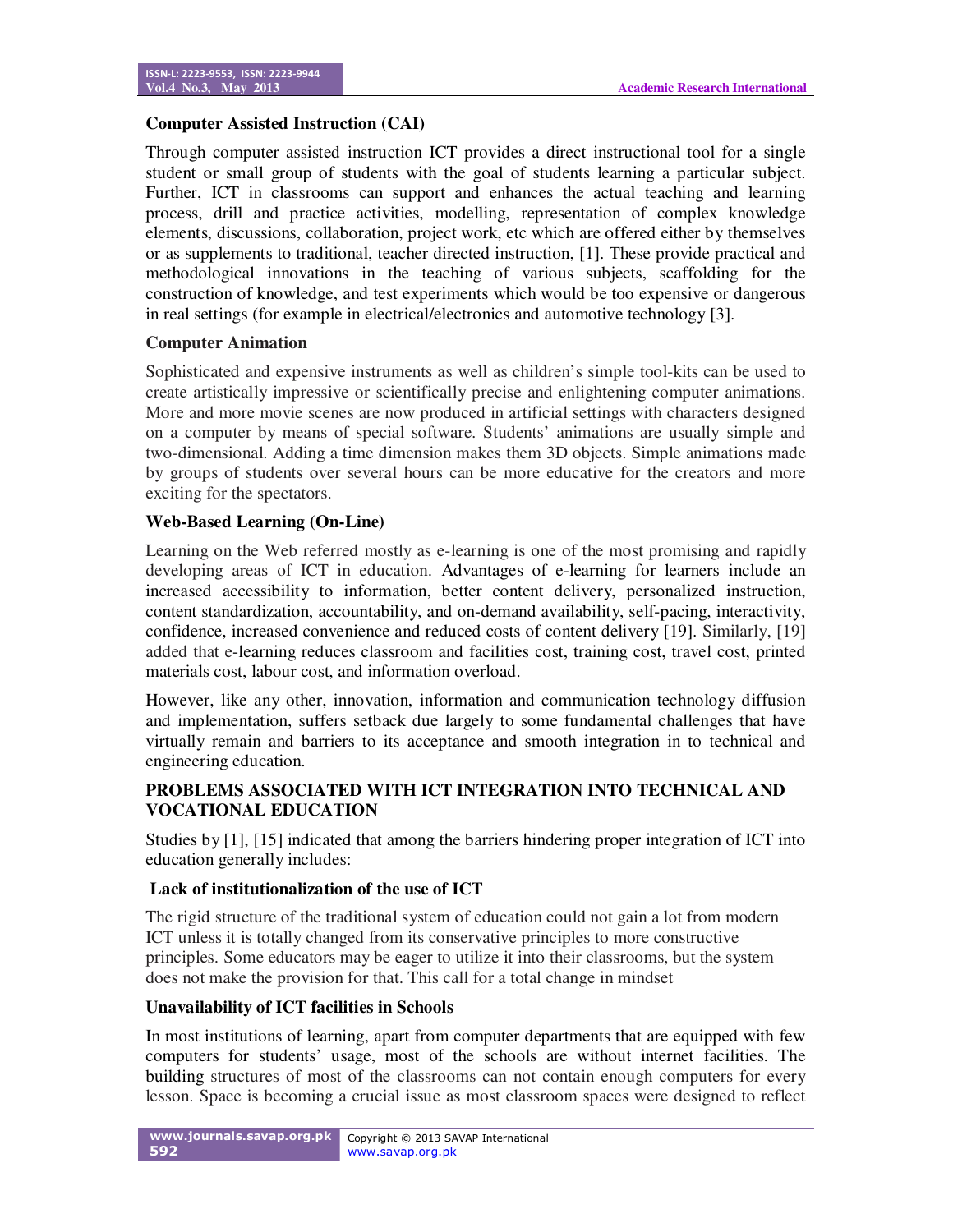the traditional instructional style with little, if any, thought given to investigation-based, group learning, regardless of fibre-optic cabling. Funding is needed to renovate and rebuild the short-term reality for most schools in the existing spaces which must be adapted to accommodate new learning technologies.

## **Lack of Training for Teachers**

Most teachers in our schools have not been trained on the use of ICT facilities. Few of them may be trained only to appreciate the use of which will be inadequate for them to apply in teaching and learning process. The teachers do not have sufficient time to learn about the use of ICT and its applications in a particular discipline and due anxiety they do not have confidence in using it for teaching.

### **Maintenance Issues**

Maintenance and access to the computer laboratory and internet services for wider school population at any given time is also an issue of serious concern. Getting personnel to ensure things are in order and secured is also another issue of serious concern in the institutions. The cost of ICT hardware, software and maintenance is still unaffordable to a majority of schools in many countries.

### **Low reliability of ICT hardware and software**

Most of the ICT facilities supplied to school were initially designed and developed for noneducational purposes, and are somehow poorly fitted physically for ordinary classrooms activities are not of good quality and reliability. Available computers often do not work, which is aggravated by lack of maintenance support and inadequate software.

Integrating ICT into technical and engineering education requires a holistic approach to some fundamental challenges that remain as bottleneck to the entire process. Therefore, there is need for effective and comprehensive strategies that will aid the general acceptance and utilization of the change.

### **STRATEGIES**

In order to ensure that teachers effectively integrate computers into their instruction the followings recommendations were been proffered:

### **Setting of guidelines**

 It is recommended that a comprehensive set of guidelines on application of ICT be set-out for technical and engineering education teacher preparation programs by educational regulatory bodies and teacher training institutions in Nigeria. These will help in establishing standards on necessary computer-related skills for individuals seeking initial certification or endorsements from teacher preparation programs. Competencies should focus on the ability of teacher to utilize and integrate a wide variety of educational computing and technology applications to enhance student learning and teacher productivity in their discipline.

### **Teachers' capacity building**

Professional training on the use of ICT in education should be organized and be made mandatory for teachers in technical and engineering education in Nigeria. And as a matter of urgency the government of Nigeria to set up machinery that will re-train teachers at all levels of educational system on the use of ICT in education. Refresher courses and seminars should be organized from time-to-time by states and local governments in the country in order to update teachers' experience on use of ICT in their lessons.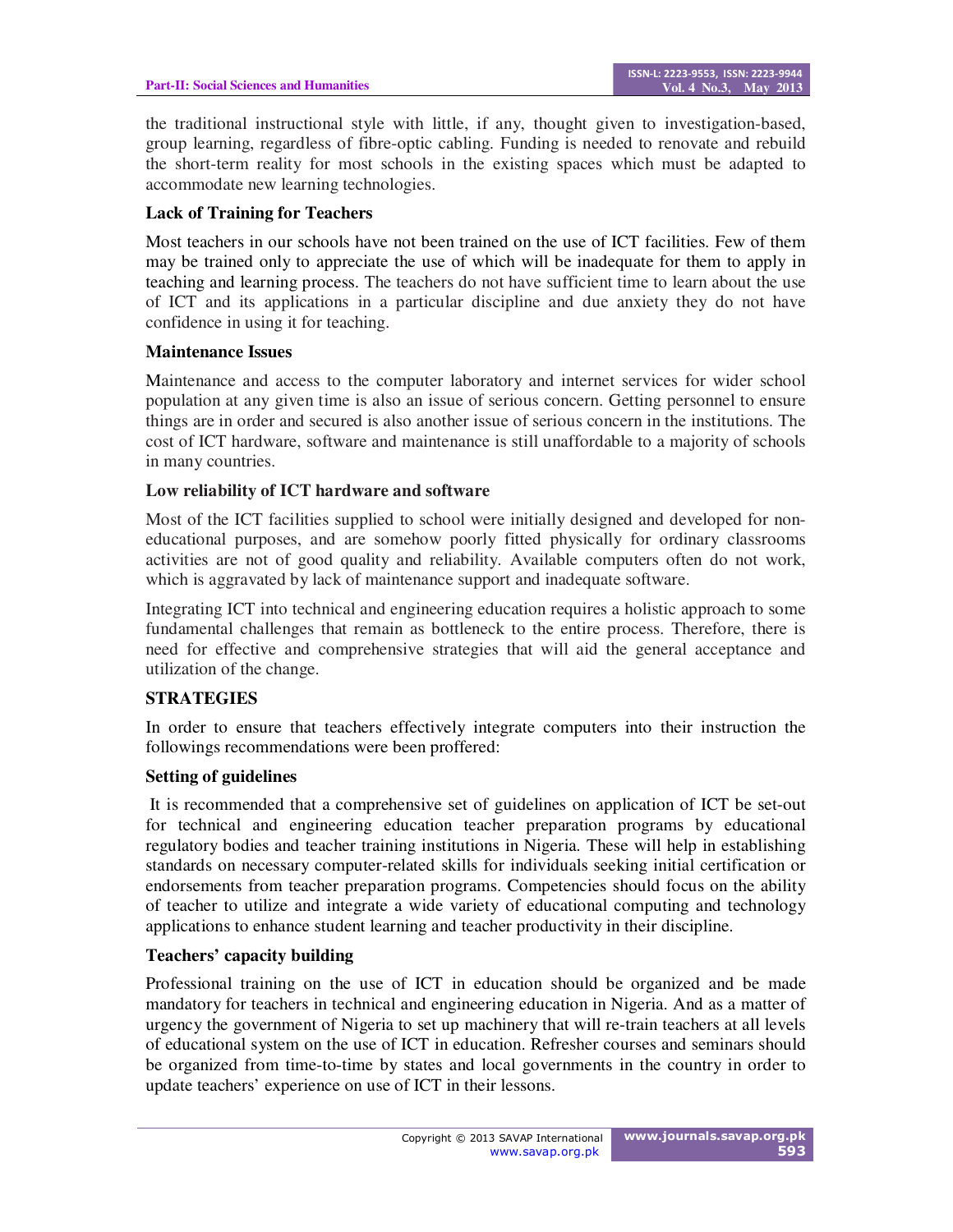### **Enhancement of IT Infrastructures**

Facilities that would enable wider application of ICT methods in schools should made available into classrooms by the government. Teachers should be taught on how to use them and be made easily accessible to the teachers and students. In any case, special security rules and regulations should be issued and good habits formed in schools. Proper planning should be made in providing space for ICT development in the schools.

## **CONCLUSION**

Development in ICT is shifting the role of many teachers in teaching and learning situation from being a teacher-centred to a learner-centred activity in many developed countries, where teachers move from being the key source of information and transmitter of knowledge to collaborators and co-learners. And the role of students is changing from passive receiver of information to that of being actively involved in their own learning. Many countries now regard understanding of ICT and mastering the basic skills and concepts of ICT as part of the core of education, alongside reading, writing and numeracy Computer integration will help in providing students and teachers with a means of studying, investigating and practicing complex skills, procedures and concepts in a realistic but non-risk situation. Among problems associated with computer integration into technical and engineering programs include lack of institutionalization of the use of ICT, unavailability of ICT facilities in schools, lack of training for teachers, cost of maintenance, lack of policies that encourage teacher experimentation and collaboration, lack of understanding and endorsement of the importance of ICT as a learning and teaching tool and lack of funds. A comprehensive guideline must be developed in Nigeria, integration of computer into the entire pre-service curriculum for professional development of teachers, and ICT facilities and equipment should be provided into various institutions.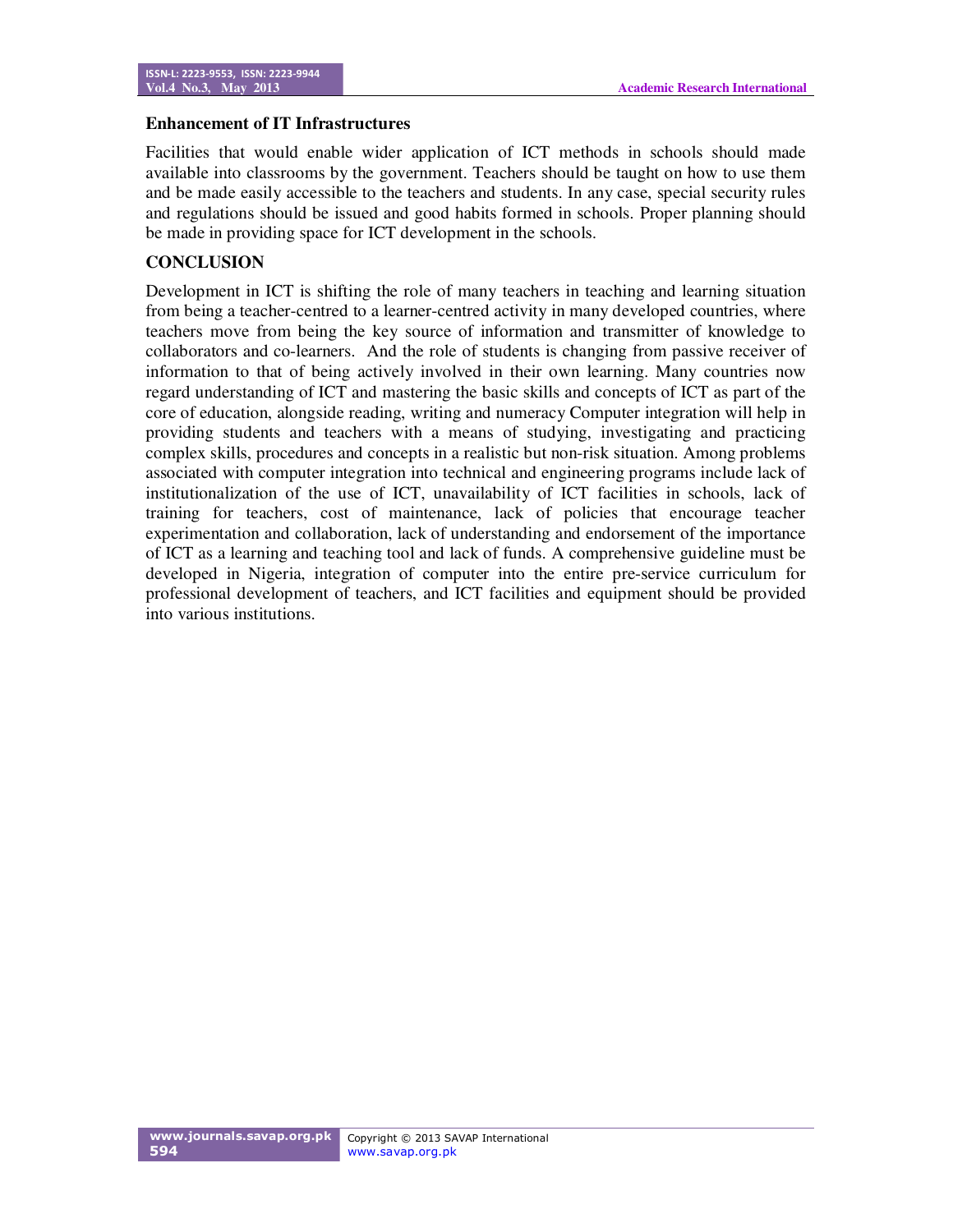## REFRENCES

- [1] Suduc, A.M. Bizoi, M., Gorghiu, G. & Gorghiu. L.M. (2011). Information and communication technologies in science education: *Science Direct Procedia Social and Behavioural Science* 15, 1076 – 1080. www.sciencedirect.com.
- [2] Agbatogun, A.O. & Banjo, B. (2010). Computer efficacy, and phobia: contributions to Nigerian undergraduates' academic performance in computer graphics course: *The pacific journal of Science and Technology* 11(1), (Spring) http://www.akamaiuninivesity.us/PJST.htm
- [3] Piu, A. A. & Fregola, C. (2011). simulation and gaming for mathematical education: pistemology and teaching strategies. New York: Information Science Reference. http://www.igi.global.com
- [4] While, A. & Dewsbury, G. (2011). Nursing and information and communication technology (ICT): A discussion of trends and future directions. *International Journal of Nursing Studies 48*, 1302 – 1310. www.elsevier.com/ijns.
- [5] Tsai, C.W. & Shen, P.D. (2011). *Applying web-enabled self-regulated learning and problem based learning with initiation to involve low-achieving students in learning computers in Human Behavior journal homepage* www.elsevier.com/locate/comphumbeh
- [6] Egbezor, D.E. (2004). Teaching as a science: the challenge of knowledge, technology and communication, *Nigerian journal of Curriculum Studies (CON), 2004, 11*

 *(2), 25.* 

- [7] Mador, E.S., Goncim, H.Y., Kantiok, H. & Ogunranti, J.O. (2010). *Effect of computer assisted instruction on achievement in histology*: Application of Information Communication Technologies to Teaching, Research and Administration (AICTTRA 2010). Proceedings of International Conference on ICT Applications held at Jos Nigeria.
- [8] Federal Republic of Nigeria National **Policy on Education**, (2004). Lagos Nigeria: NERDC.
- [9] Akpan, G.A., Ndem, U.D. & Usoro, E.B. (2004). Effective utilization of information and communication technology: implication for teacher education. *Nigerian journal of Curriculum Studies (CON). 11(2), 58.*
- [10] Mcmahon, G.P. (2007). Getting the HOTS with what's in the box: Developing higher order thinking skills within a technology-rich learning environment *Unpublished Doctor of Philosophy Thesis Curtin University of Technology.*
- [11] Kulik, J.A. (2003). Effects of Using Instructional Technology in Colleges and Universities: What Controlled Evaluation Studies, *Arlington: SRI International.* http://www.sri.com/policy/csted/reportsa/sandt/it
- [12] Clayton, J.F. (2007). Development and validation of an instrument for assessing online learning environments in tertiary education: the online learning environment survey (OLLES*). Unpublished Degree of Doctor of Science Education Education Thesis Curtin University of Technology.*
- [13] David, N.A. (2004). Individualizing instruction through the use of conventional and ICT methods in the secondary schools in Nigeria. *Nigerian journal of Curriculum Studies (CON). 11(2), 104* schools in Nigeria.